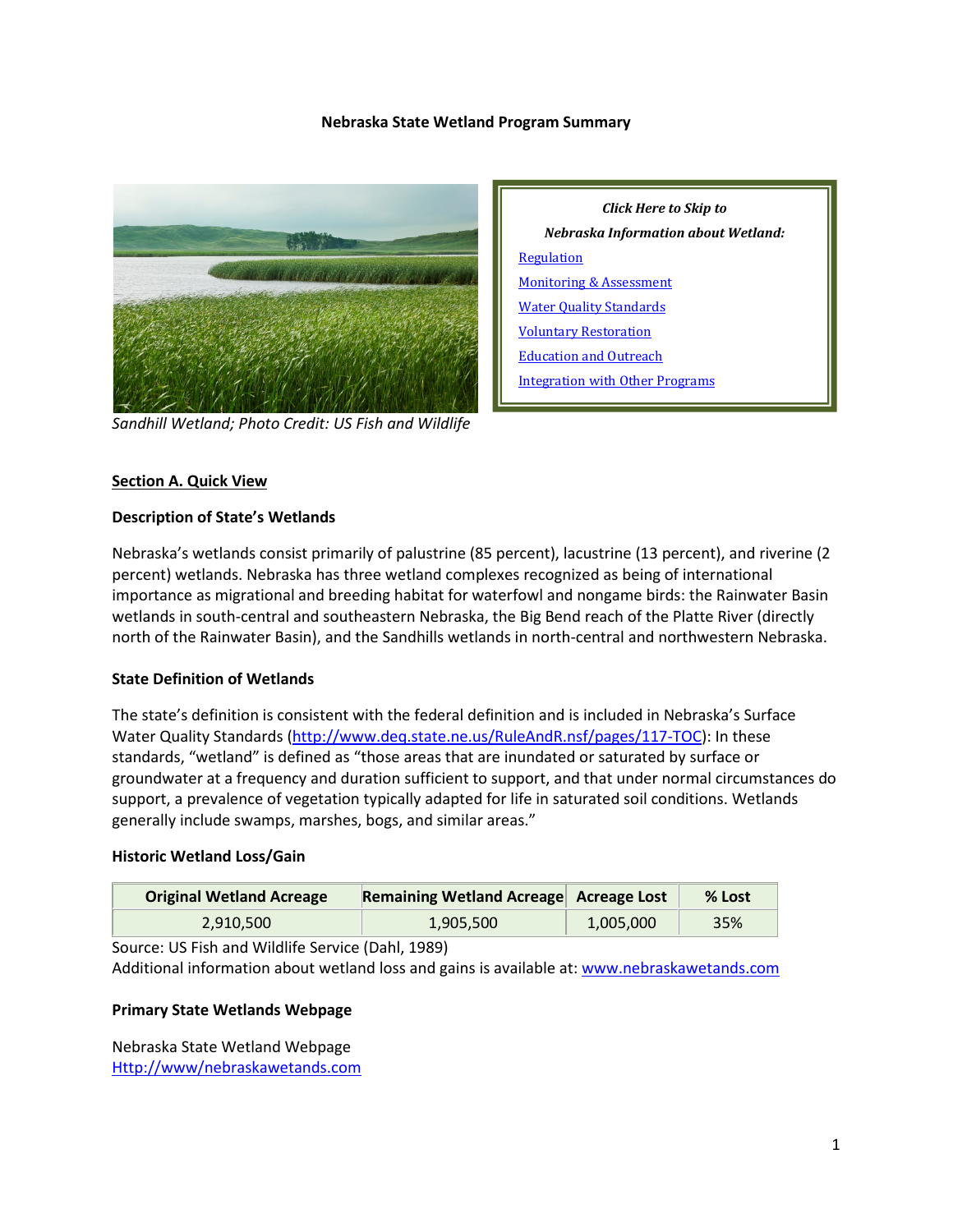### **State Wetland Program Plan**

# *Wetland Program Plan for Nebraska* [http://water.epa.gov/type/wetlands/upload/ne\\_wetland\\_program\\_plan\\_2010.pdf](http://water.epa.gov/type/wetlands/upload/ne_wetland_program_plan_2010.pdf)

### **No Net Loss/Net Gain Goal**

No explicit official goal; however, antidegradation language of Surface Water Quality Standards implies "no net loss" and thus mitigation is required as part of Section 401 certification.

### **State Resources for Wetland Work**

| <b>State</b><br><b>Name</b> | Core element #1:<br><b>Regulation</b> | <b>Core Element #2:</b><br><b>Monitoring and</b><br><b>Assessment</b> | <b>Core Element #3:</b><br><b>Wetland Water</b><br><b>Quality Standards</b> | <b>Core Element #4:</b><br><b>Voluntary</b><br>Wetland<br>Restoration* |
|-----------------------------|---------------------------------------|-----------------------------------------------------------------------|-----------------------------------------------------------------------------|------------------------------------------------------------------------|
| Agency                      | NE DEQ                                |                                                                       |                                                                             |                                                                        |
| Source(s)                   | Federal, 604(b),<br>and 319 funding   |                                                                       |                                                                             | Nebraska<br>Environmental<br>Trust (lottery)                           |
| <b>Amount</b>               |                                       |                                                                       |                                                                             |                                                                        |
| <b>Staffing</b>             | 0.5 FTE                               |                                                                       |                                                                             | 2 FTE                                                                  |

*\*Please note that District Staff does most of the restoration work*

### **State Permitting Fees**

| <b>State Permitting Fee</b> | <b>State Name</b> |
|-----------------------------|-------------------|
| Yes/No                      | NO                |
| Amount (range)              | N/A               |
| Agency                      | N/A               |

### **Innovative Features**

Nebraska has a voluntary regulation program, sending a letter if it is a non-404 Waters of the State impact, saying that the state cannot issue a permit, but that an activity might violate water quality standards. They offer to work with them to avoid a violation of state water quality standards.

### **Models and Templates**

None.

### <span id="page-1-0"></span>**Section B. Regulation**

### **How are Wetlands Regulated in Nebraska?**

The state does not have any wetland-specific regulatory statutes or administrative rules. However, the State regulates floodway areas (Neb. Rev. Stat. ## 2-1506 to 2-1507). Regulation of wetlands in the Nebraska includes: Section 401 certification, State Programmatic General or Regional Permits,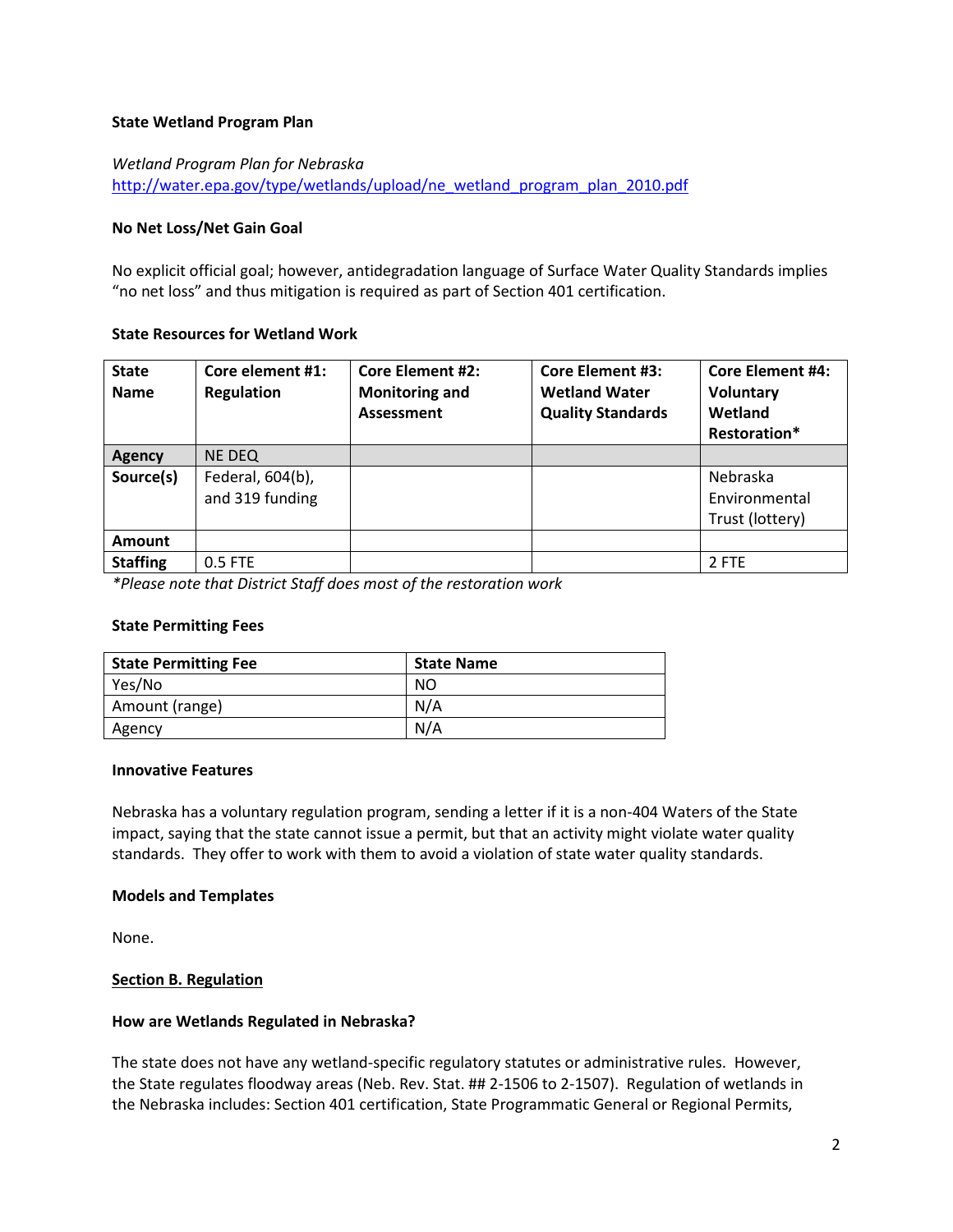Nebraska statute Title 117, and the state's Nongame and Endangered Species Act. Two primary state agencies are involved in wetland protection:

- 1) The **Nebraska Department of Environmental Quality** (NDEQ) authorized to administer all provisions of the Federal Clean Water Act (CWA) by the Nebraska Environmental Protection Act (Section 81-1501 to 81-1533). NDEQ is the primary aquatic resource regulatory agency in the state and is responsible for issuing §401 water quality certifications. Staff activities include issuance of §401 certifications, technical support, and administration of state-based funds.
- 2) The **Nebraska Game and Parks Commission** (NGPC) conducts various non-regulatory wetland activities within the state, including outreach, research, conservation, management, and restoration. Staff may also provide comment on §401 certifications issued by NDEQ.

The state does not have a wetland permitting program. However, uniquely, Nebraska does have a **state** *voluntary* **regulatory program**. If a water is a non-404 water, the state sends a "letter of opinion" to the applicant saying that the state cannot issue a permit, but an activity might violate state water quality standards and the state will work with the applicant to avoid violation of these standards. The state refers to this approach as "resource advocacy through regulatory efforts."

*Additional Information:* Nebraska's statewide program focuses on partnership development and coordination. It has a private lands program with rangers, farmers and other land owners, as well as a public lands component, focused on agency lands and wildlife management (which often included wetlands management and restoration).

### **Wetland Delineation**

| <b>Delineation Guidance</b> | Yes | No                | <b>Detail</b> |
|-----------------------------|-----|-------------------|---------------|
| Use State's Own Method      |     | v<br>Λ            |               |
| Use Corps' 87 Manual and    |     |                   |               |
| <b>Regional Supplement</b>  |     |                   |               |
| Other (Please describe)     |     | $\checkmark$<br>л |               |

# **Evaluation Methodology**

- HGM methodology is being used to develop a draft HGM Model for the Rainwater Basin. Data collection is completed and the draft Model is in development.
- Extremely preliminary fieldwork (one one-day data collecting foray for reference sites in northeast Nebraska) was conducted for a Riparian HGM Model; that activity has stalled in recent years.
- Wetlands outside the Rainwater Basin are evaluated using the Cowardin Classification System, both impact sites and mitigation/mitigation banking sites.

### **Exempted Activities**

Upland soil and water conservation practices or normal farming practices involving tilling, seeding, cultivation, harvesting, and grazing for the production of food, fiber, and forest products (similar to the Corps' Ag. Exemption) are exempt from our Water Quality Standards to the extent that they shall not be considered to cause significant degradation of biological integrity in wetlands.

### **Special Provisions for Agriculture and Forestry**

Same as above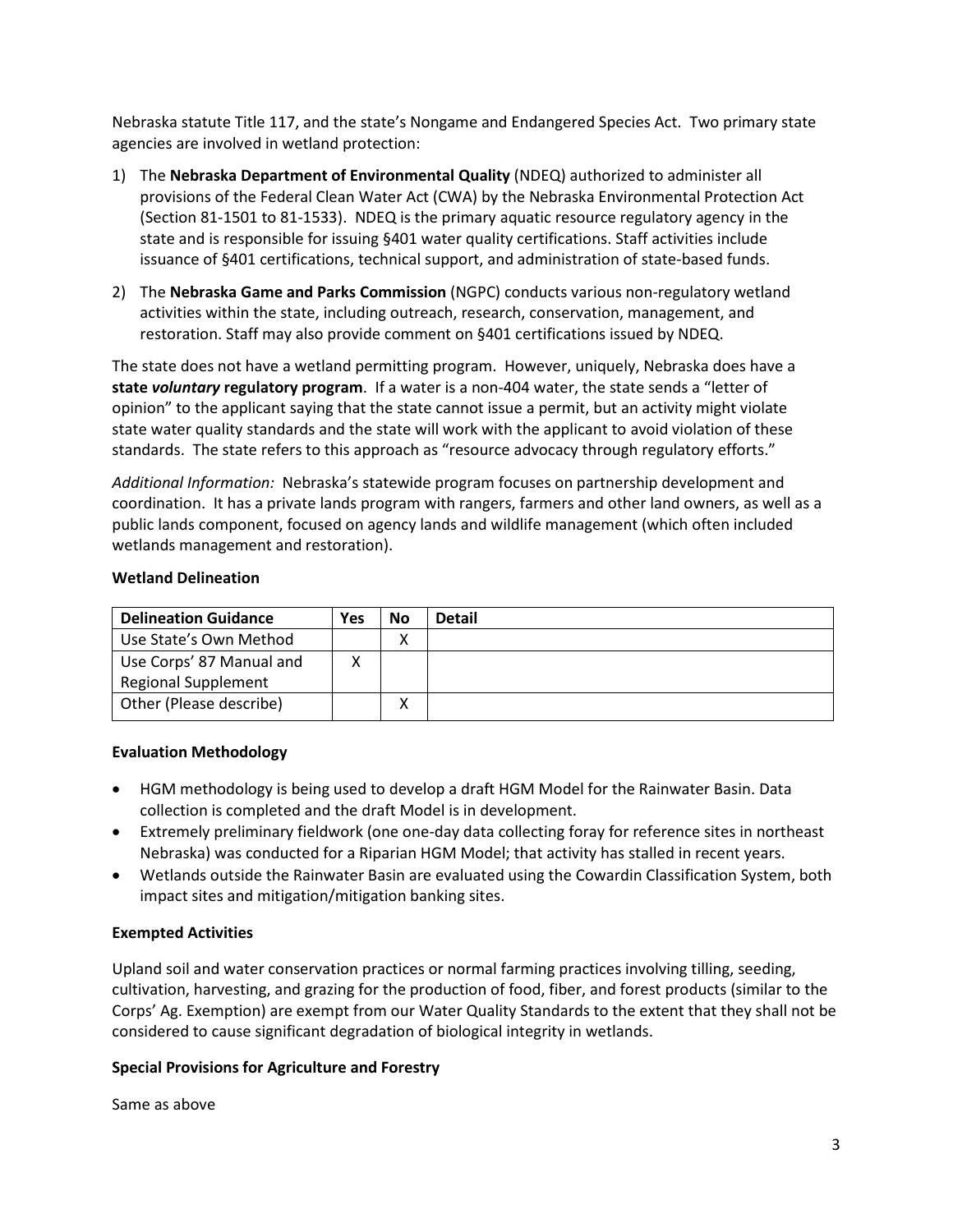### **Penalties and Enforcement**

DEQ relies on the Corps for enforcement of 404 permits; however DEQ conducts the National Pollutant Discharge Elimination System program. The main enforcement tool for violations to water quality standards in Nebraska is the issuance of a civil penalty (up to \$10,000 per day of violation). The court shall consider the size of the operation and the degree and extent of pollution in assessing the penalty. There are no enforcement measures specific to wetlands; past violations have been resolved through voluntary compliance. More typically, wetland-related compliance/enforcement issues fall to the U.S. Army Corps of Engineers (for violations to CWA §404), with minor assistance provided by NDEQ.

# **Permit Tracking**

DEQ has a database called SW401 into which the basic data form each §404 permit is entered. The data is stored on the State Mainframe computer.

## **State General Permit (statewide vs. regional coverage)**

| <b>Permit Coverage</b>          | <b>Yes</b> | <b>No</b> | <b>Detail (Type of Permit)</b>                     |
|---------------------------------|------------|-----------|----------------------------------------------------|
| <b>Regional General Permit</b>  |            |           | Some regional permits with multiple states include |
|                                 |            |           | Nebraska                                           |
| <b>Statewide General Permit</b> | v          |           |                                                    |

*Description:* The state has five general permits regulating activities within the boundaries of Nebraska.

### **Assumption of 404 Powers**

| <b>Assumption Status</b>         | Yes | No | <b>Detail</b>                                  |
|----------------------------------|-----|----|------------------------------------------------|
| Assumed                          |     | ∧  |                                                |
| <b>Working Toward Assumption</b> |     | ∧  |                                                |
| <b>Explored Assumption</b>       | x   |    | Assumption was explored in 1982 and in 2001;   |
|                                  |     |    | assumption was rejected (in part) due to cost. |

### **Joint permitting**

Section 404 permitting is under the authority of the Corps; however, close coordination exists between Corps, DEQ, Nebraska Game & Parks Commission (NGPC), U.S. Environmental Protection Agency (EPA), U.S. Fish and Wildlife Service (FWS), and USDA Natural Resources Conservation Service (NRCS).

# **Special Area Management Plans and Advanced Identification Plans**

An interagency comprehensive planning effort continues in the Lincoln metropolitan area and has protected wetlands from development. A Special Area Management Plan-like project was conducted previously for the Eastern Saline Wetlands of Lancaster and Saunders Counties. Products included a Resource Characterization of Nebraska's Eastern Saline Wetlands with associated digitized maps (1994) and Mitigation Guidelines for Nebraska's Eastern Saline Wetlands (1997).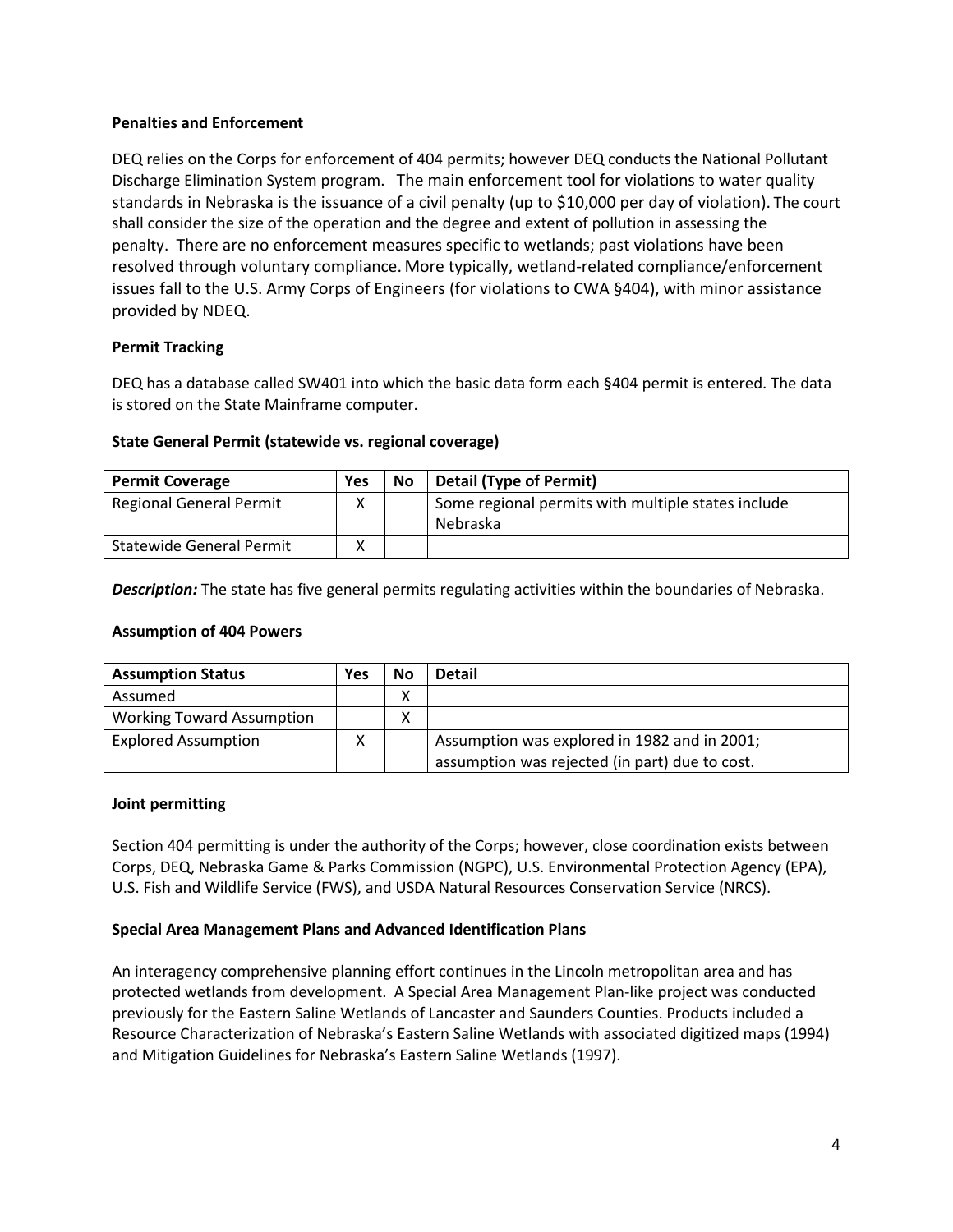### **Buffer Protections**

Nebraska's wetland regulatory program has no requirements for buffer protections. However, there are requirements for buffer footages in antidegradation requirements. Mitigation sites are required to have buffers and buffers are usually considered during restoration planning and implementation.

# **Mitigation Policy**

The Corps handles most issues related to wetland mitigation; however, both NDEQ and NGPC participate on the state's Mitigation Banking Review Team (MBRT). State statutes give the Nebraska Department of Roads authority to replace and mitigate its impacts to wetlands and establish mitigation banks. DOR has both the biggest impacts on wetlands and conduct the most mitigation projects. Re-creation of wetlands, on site and off site mitigation, and habitat enhancement are required pursuant to Section §401 certification.

## **Mitigation Database**

NDEQ maintains a §401/404 permit-tracking database, but does not track wetland mitigation.

## <span id="page-4-0"></span>**Section C. Monitoring and Assessment**

## **Agency Responsible for Wetland Monitoring and Assessment**

Nebraska has not developed a monitoring and assessment program specific to wetlands; however, the state (through NDEQ) does conduct general surface water quality monitoring. The state did participate in a one-time wetland monitoring effort in 2011 through a National Wetland Condition Assessment State Intensification Study. The state is specifically interested in conducting research and inventory work to determine wetland quality and what is driving their health.

# **Mapping/Inventory**

Nebraska relies on federal mapping efforts. The most complete wetland inventory for Nebraska was conducted by the National Wetlands Inventory (*NWI*) of the U.S. Fish and Wildlife Service. The maps were produced from aerial photographs taken in the early 1980s, so some inaccuracies are present in the mapping. All of Nebraska, except sixty-four 7.5' quadrangles (the southwest corner of the state), has been mapped by the National Wetlands Inventory. Most of these mapped quadrangles are available digitally in Arc Export format. Other localized wetland maps have been prepared by the NGPC and the Universities of Nebraska at Lincoln and Omaha.

Nebraska did conduct an update of state landcover maps. Mapping efforts are prioritized by local wetland complexes. Mappoing has been completed for Rainwater Basin and parts of the Platt. The state is working with partners to secure funding to map the Sand Hills area. Additionally, Nebraska is getting most of the state flown with LiDAR and NRCS soil survey maps are uniform across state units.

### **Statewide Wetland Monitoring Plan**

None.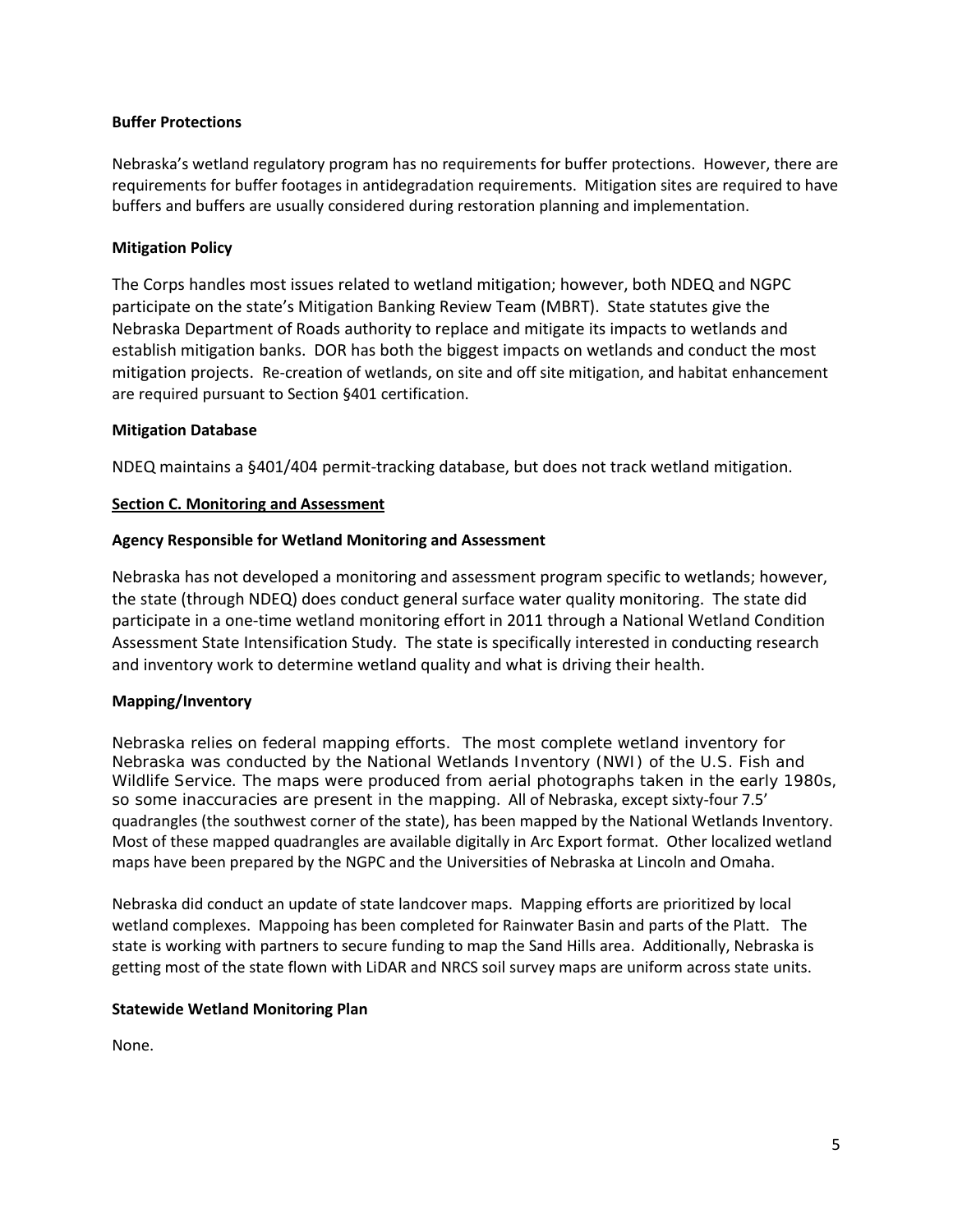### **Wetland Classification and Assessment**

Wetlands are classified in Nebraska's Water Quality Standards as either surface-water overflow wetlands (exhibiting a surface water connection to an adjacent stream or lake on a regular or periodic basis) or isolated wetlands.

## **Overall Wetland Gain and Loss Tracking System**

None

### **Wetland Monitoring and Assessment Characteristics**

| Level    | <b>None</b> | Level 1    | Level 2            | Level 3               |
|----------|-------------|------------|--------------------|-----------------------|
| Nebraska |             |            |                    |                       |
|          |             | (Soils,    | (Statewide rapid   | (Only for the         |
|          |             | Landcover, | assessment tool is | <b>2011 NWCA</b>      |
|          |             | LiDAR)     | under              | intensification study |
|          |             |            | development)       | and targeted          |
|          |             |            |                    | research projects)    |

| туре     | None | <b>IBI</b>          | Condition  | unctional |
|----------|------|---------------------|------------|-----------|
| Nebraska |      | <b>NO</b><br>$\sim$ | VEC<br>ر__ | VEC<br>.  |

| Frequency | None | <b>Project Specific</b> | Ongoing |
|-----------|------|-------------------------|---------|
| Nebraska  |      | <b>VEC</b><br>ب∟        | ΝO      |

### **Participation in National Wetland Condition Assessment**

| <b>NWCA Study Type</b>             | Yes | No |
|------------------------------------|-----|----|
| <b>National Study</b>              |     |    |
| <b>State Intensification Study</b> |     |    |

*Detail:* For its state intensification study, Nebraska added 110 additional sampling sites, in addition to the national study sites. The intensification study represents the most significant work on wetland monitoring and assessment in the state in recent years.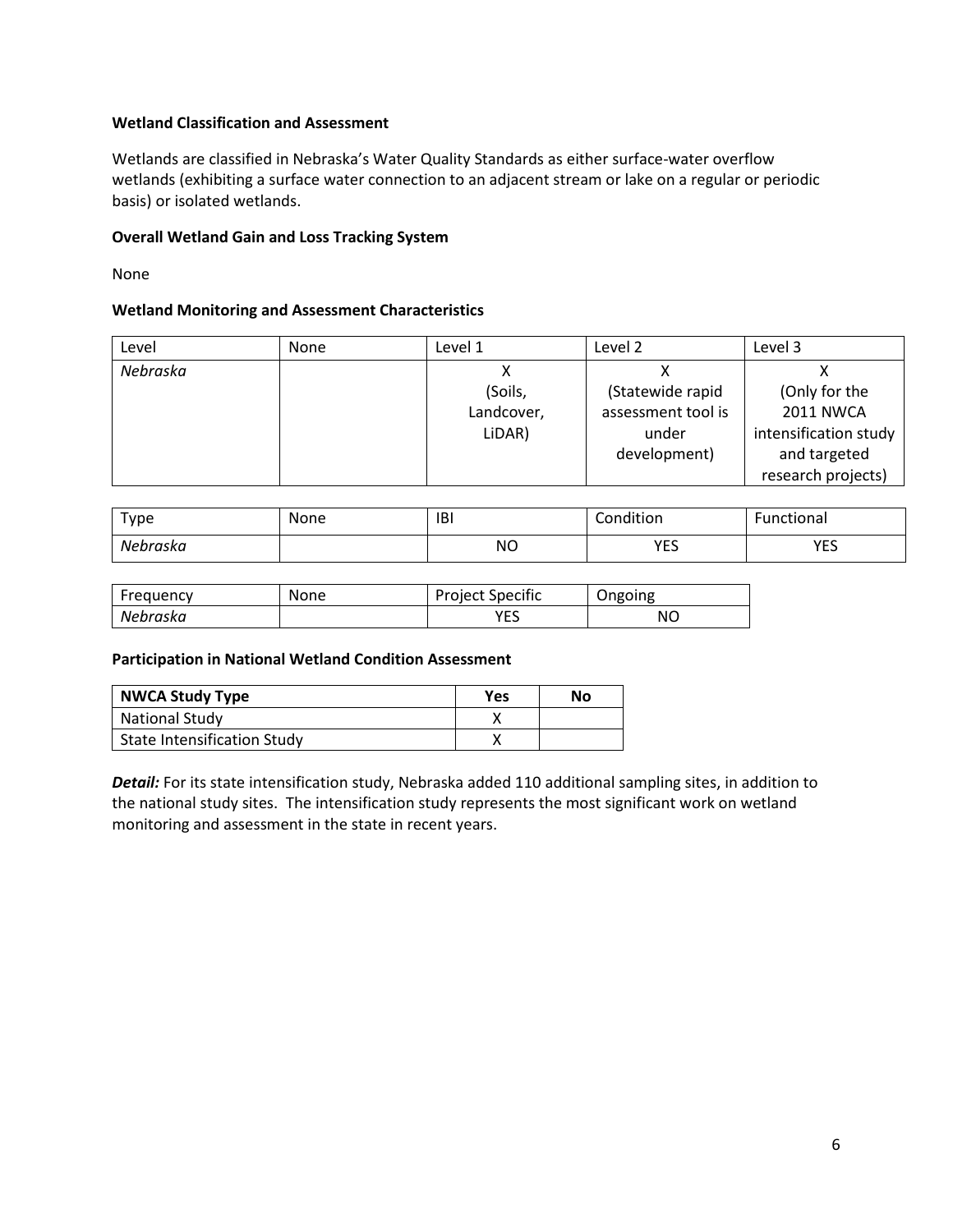### <span id="page-6-0"></span>**Section D. Water Quality Standards**

### **Wetland and Water Quality Standards**

| <b>Type</b>                                                                                                        | <b>None</b> | <b>Use Existing</b><br>WQ<br><b>Standards</b>                                                                                          | <b>In Process</b> | Adopted                                                                        | <b>Future</b><br><b>Direction</b> |
|--------------------------------------------------------------------------------------------------------------------|-------------|----------------------------------------------------------------------------------------------------------------------------------------|-------------------|--------------------------------------------------------------------------------|-----------------------------------|
| <b>Wetland-specific</b><br><b>Designated Uses</b>                                                                  |             | X                                                                                                                                      |                   |                                                                                |                                   |
| Narrative criteria in<br>the standards to<br>protect designated<br>wetland uses                                    |             | $\boldsymbol{\mathsf{X}}$                                                                                                              |                   |                                                                                |                                   |
| Numeric criteria in<br>the standards<br>based on wetland<br>type and location<br>to protect the<br>designated uses |             | $\boldsymbol{\mathsf{x}}$                                                                                                              |                   |                                                                                |                                   |
| Anti-degradation<br>policy includes<br>wetlands                                                                    |             | $\boldsymbol{\mathsf{x}}$<br>(State<br>adopted<br>specific<br>inclusion of<br>wetlands in<br>existing<br>surface water<br>regulations) |                   | (Please note<br>adoption of<br>wetlands in<br>Surface<br>Water<br>Regulations) |                                   |

*Description:* The State of Nebraska considers wetlands, including geographically isolated wetlands, to be waters of the state. State Water Quality Standards apply to all natural wetlands and all artificial wetlands (except for wetlands constructed for the purpose of wastewater treatment, wastewater retention, or irrigation reuse): [http://www.deq.state.ne.us/RuleAndR.nsf/pages/117-TOC.](http://www.deq.state.ne.us/RuleAndR.nsf/pages/117-TOC) Standards are not separate for wetlands, but the state formally adopted the specific inclusion of wetlands in these standards. The state maintains a place holder in state regulations where wetland-specific wetland standards could be added in the future.

Nebraska's WQS are based on narrative criteria which call out natural criteria determined on a caseby-case basis, numeric criteria, and "free from" chemical and biological criteria, and relate these to a variety of wetland functions, including flood control, sediment trapping, fish and wildlife habitat, and water quality/pollution control. The state has adopted and applies an antidegradation policy to wetlands. Designated uses include aquatic life, wildlife, agricultural water supply, and aesthetics. Numeric criteria which rely on water in order to be measured are not applicable during periods when water is not present.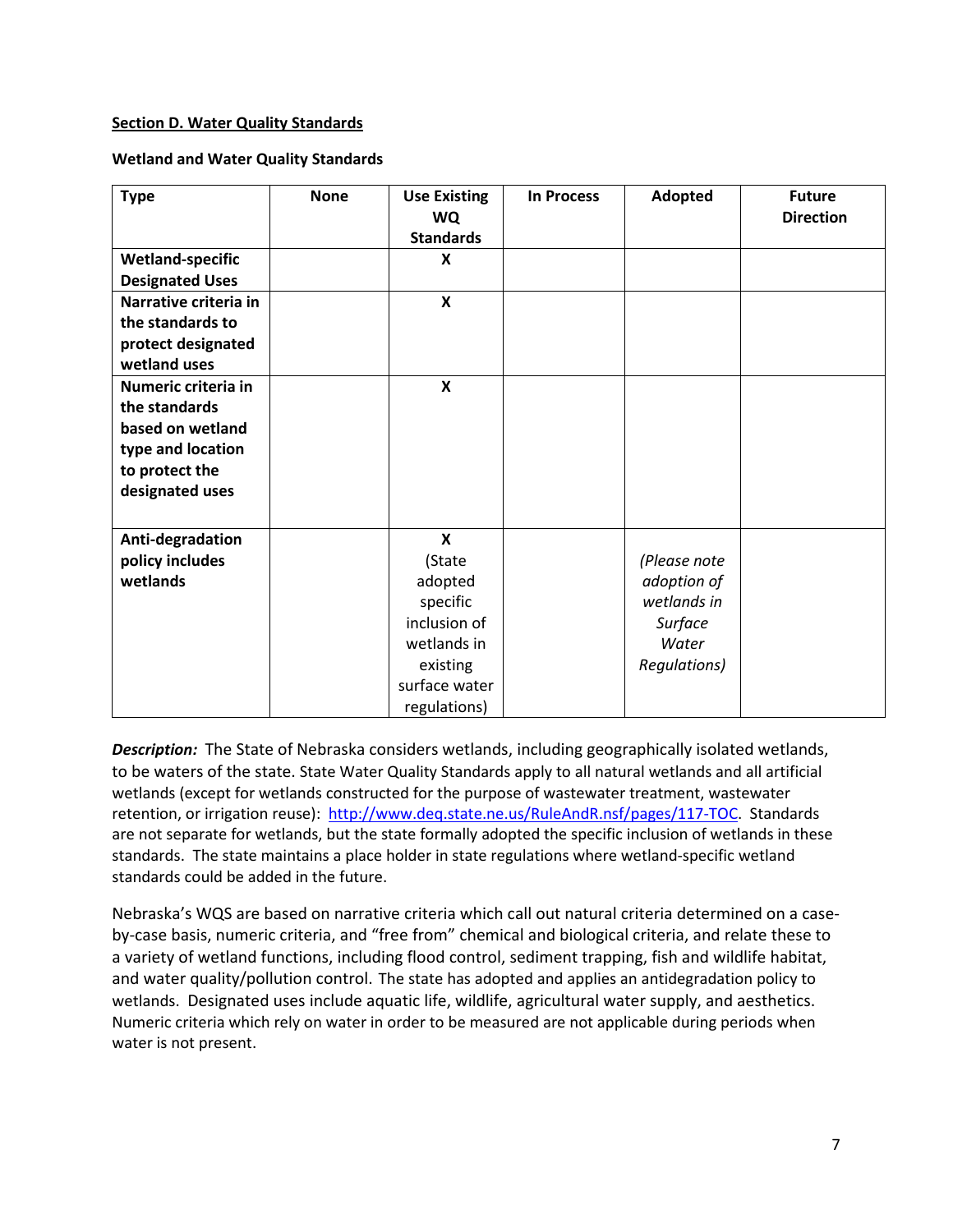#### <span id="page-7-0"></span>**Section E. Voluntary Wetland Restoration**

The Nebraska Game and Parks Commission has a **wetland acquisition program** that is focused on additions to existing areas (roundouts), adding new large blocks of habitat that are easier to manage, and/or protecting the highest quality remaining wetlands. NGPC also operates the WILD Nebraska program, which partners with landowners, nongovernmental organizations, joint ventures, and local and state entities to protect and restore wildlife habitat on private lands, including wetlands. NGPC also coordinates with NRCS and FWS in helping to implement the USDA's Wetlands Reserve Program. The state contributes funds derived from the sale of habitat stamps and hunting and fishing licenses. State wetland restoration goals, often regionally-specific, revolve around jointly developed USDA program goals. Wild Nebraska has no specific wetland acreage goal.

The following priorities are established in the program plan operational manual:

PRIORITY 1 - Wetland Restoration:

1a) Full Hydrologic Restoration- Activities that restore hydrology to an area that historically was a wetland but has been drained to the extent that none of the area is currently a wetland.

1b) Partial Hydrologic Restoration- Activities that restore hydrology to an area that historically was a wetland but has been partially drained to extent that only some of the area is currently a wetland.

1c) Vegetative Restoration- Activities that restore natural plant communities on areas not hydrologically modified, but where the natural vegetation has been substantially altered.

PRIORITY 2 - Wetland Vegetation Management and Maintenance: Activities intended to improve or maintain existing desirable vegetation.

PRIORITY 3 - Wetland Enhancement:

Activities that alter the physical characteristics of an existing wetland to achieve specific social benefits without restoring the natural ecological functions (e.g., island construction, altering a seasonal wetland to make it a semi-permanent wetland).

PRIORITY 4 - Wetland Creation:

Activities that establish a wetland where one did not previously exist.

All private lands are potentially eligible. The program structure recognizes that wetland restoration and management projects are often complex and require expertise in biology, engineering, hydrology, and soils. Because of this, it is recommended that wetland projects be designed by an interdisciplinary team with the required expertise. Wild Nebraska funds cannot be used to assist with wetland mitigation or other activities required by law. A spreadsheet is maintained that tracks the location, date, landowner, cost, and acres enrolled.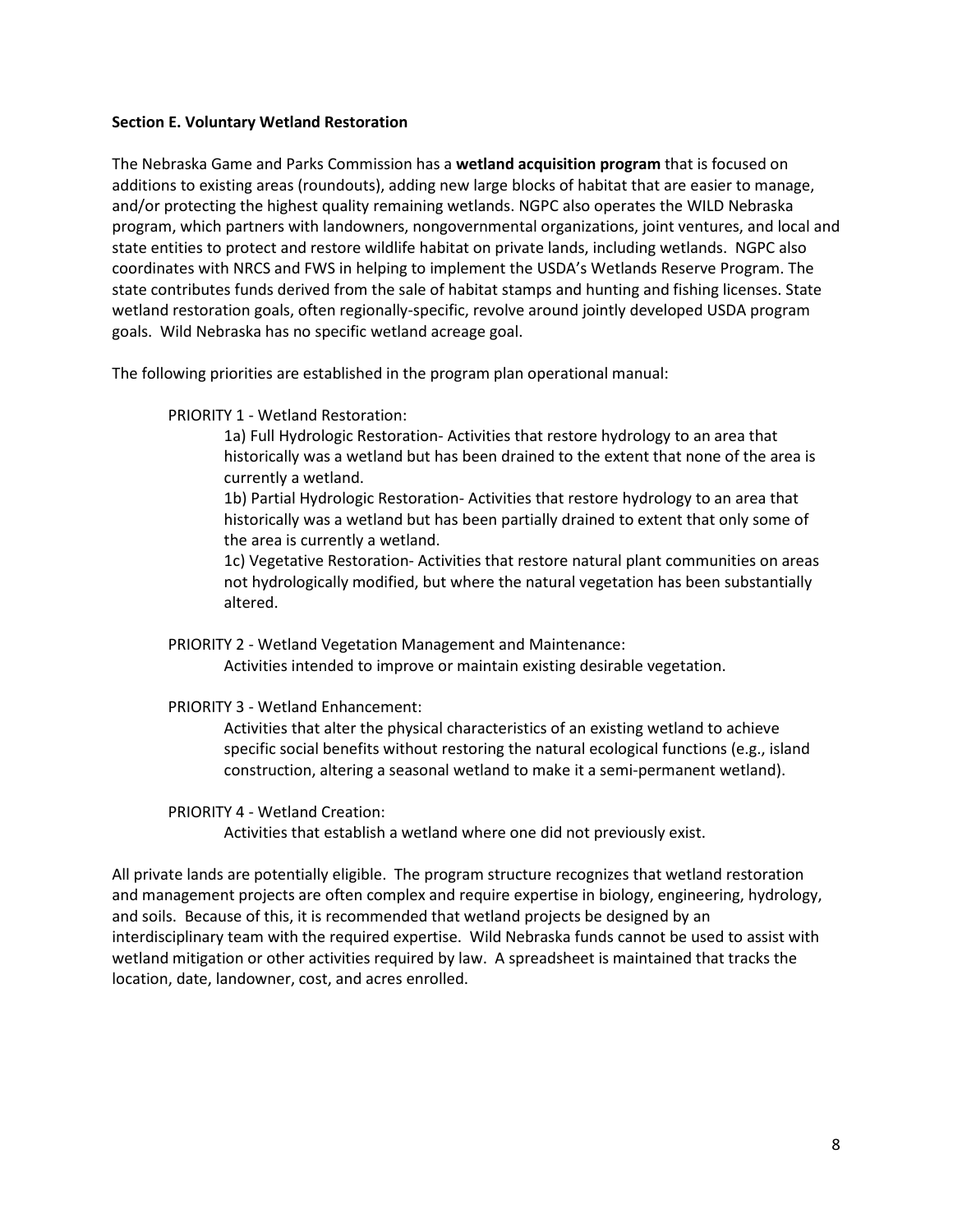# **Types of Wetland Restoration Work Funded by the State:**

| <b>Type of Work</b>                                           | <b>YES</b> | <b>NO</b> | <b>Description</b>                        |
|---------------------------------------------------------------|------------|-----------|-------------------------------------------|
| Fund Wetland Restoration (may<br>include easement agreements) |            |           |                                           |
| <b>Private Land Restoration</b>                               |            |           |                                           |
| <b>Public Land Restoration</b>                                |            |           | On own state lands                        |
| <b>Technical Assistance</b>                                   |            |           |                                           |
| Tax Incentives                                                |            | Χ         |                                           |
| Other                                                         | Unknown    |           | Offset may be possible – indirect benefit |

### **Voluntary Wetland Restoration Program Components**

| <b>Wetland Restoration Efforts</b>                                                                              | Nothing in the<br><b>Works</b> | Planning | <b>In Progress</b> | Mature/<br>Complete             |
|-----------------------------------------------------------------------------------------------------------------|--------------------------------|----------|--------------------|---------------------------------|
| Program has a set of restoration goals                                                                          |                                |          |                    | х                               |
| Coordinate with relevant agencies that<br>outline restoration/protection goals<br>and strategies and timeframes |                                |          |                    | Χ                               |
| Developed multi-agency body to<br>coordinate restoration/ protection<br>efforts                                 |                                |          |                    | χ<br>(regional<br>partnerships) |
| Set restoration goals based on agency<br>objectives and available information                                   |                                |          |                    | X                               |

# **Goals for Restoration Projects**

Nebraska considers watershed planning, wildlife habitat, and other objectives when selecting restoration/ protection sites.

| Goal                                    | <b>Yes</b> | <b>No</b> | <b>Description</b>                                                                                        |
|-----------------------------------------|------------|-----------|-----------------------------------------------------------------------------------------------------------|
| No Net Loss                             | x          |           |                                                                                                           |
| Reverse Loss/Net Gain                   |            |           | Regulatory has a no net loss<br>goal (hold the line); but<br>voluntary restoration has a<br>net gain goal |
| Nonpoint Source Pollution (NPS)/WQ      | χ          |           | 319 funded projects                                                                                       |
| <b>Total Maximum Daily Load (TMDLs)</b> |            | x         |                                                                                                           |
| Habitat                                 | χ          |           |                                                                                                           |
| <b>Coastal Protection</b>               |            | x         |                                                                                                           |
| <b>Floodwater Protection</b>            | X          |           | Talk about floodplain<br>ecosystem services; have                                                         |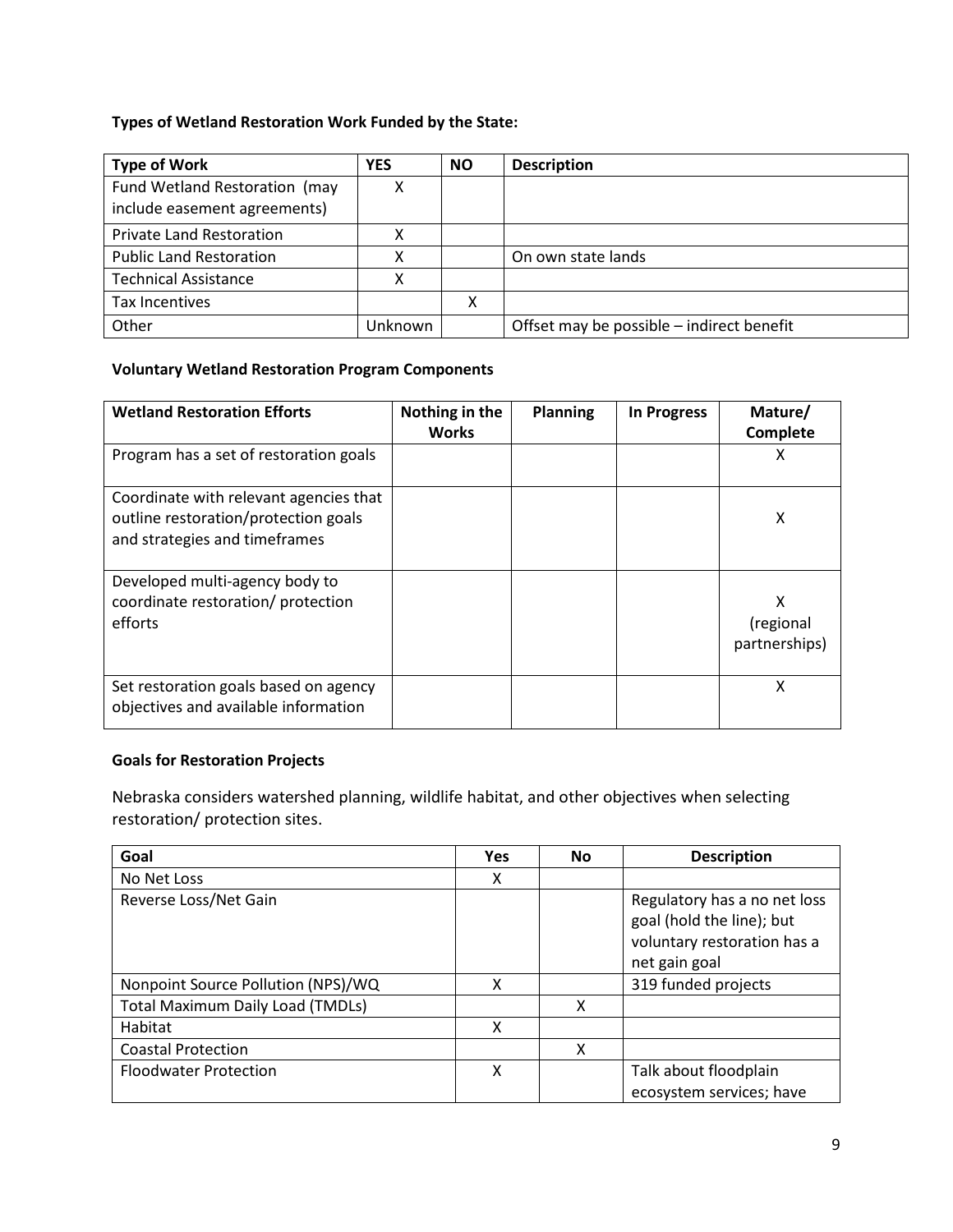|                            |  | partnered with floodplain<br>restoration projects |
|----------------------------|--|---------------------------------------------------|
| Groundwater                |  |                                                   |
| Other - Watershed Planning |  |                                                   |

## **Landowner Guides and Handbooks to Assist with Voluntary Wetland Restoration Efforts**

NGPC has published a *Guide to Nebraska's Wetlands and Their Conservation Needs*. The guide includes information on wetlands, wetland conservation programs, and Nebraska's regional wetland complexes. The state also provides other, more specific, guidance resources.

## <span id="page-9-0"></span>**Section F. Innovative and/or Highly Effective Education and Outreach**

Contact Nebraska DW&F for more information. There is also some education and outreach associated with 319 projects that may include wetlands. Nebraska DW&F has had success with their "See You Out There" outreach campaign: [https://www.youtube.com/watch?v=gKjAdgvpvCI.](https://www.youtube.com/watch?v=gKjAdgvpvCI) The state is specifically interested in helping landowners understand why wetlands are important and options for wetland restoration.

## **Section G. Climate Change and Wetlands Work**

Nebraska's wetland program does not work directly on climate change issues. Nebraska does not have a state climate change adaptation plan and the state does not work directly on issues that are considered to be "human-induced" climate change. The state does not conduct future climate change predictions or scenarios, instead looking at historical outliers as the basis for planning (e.g. 1969).

However, drought is a perennial concern for the state. Drought has impacted rivers, reservoirs, and ground water levels, threatening water supply, wetland habitat, and the State's economy. Water extraction is regulated by Nebraska's 23 Natural Resources Districts (NRDs), if triggers in the respective Ground Water Management Plan have been hit. Surface water appropriations are handled by the Nebraska Department of Natural Resources. Drought and floods have been occurring in cycles back to back in the state. Nebraska has a Drought Mitigation Task Force and is assessing management options involving dams and drilling wells. Some of this work is being done in the state through civil works planning by the Department of Roads. The state has been awarded an EPA program development grant to study issues around drought and Playa Lakes.

Climate change research is being conducted at the University of Nebraska, which has a climate office. . The City of Omaha has been looking at CSO issues.

| Entity/Program Area          | Yes/No      | Description of the Connection                    |
|------------------------------|-------------|--------------------------------------------------|
| NPDES/Stormwater             | <b>YES</b>  | Within the agency, but MS4s are the only ones    |
|                              |             | working on green infrastructure                  |
| 303(d)                       | IN THE      | In one reporting cycle, wetlands were included - |
|                              | <b>PAST</b> | they are not currently included                  |
| 305(b) reporting on wetlands | IN THE      | In one reporting cycle, wetlands were included - |
|                              | <b>PAST</b> | they are not currently included                  |

### <span id="page-9-1"></span>**Section H. Integration**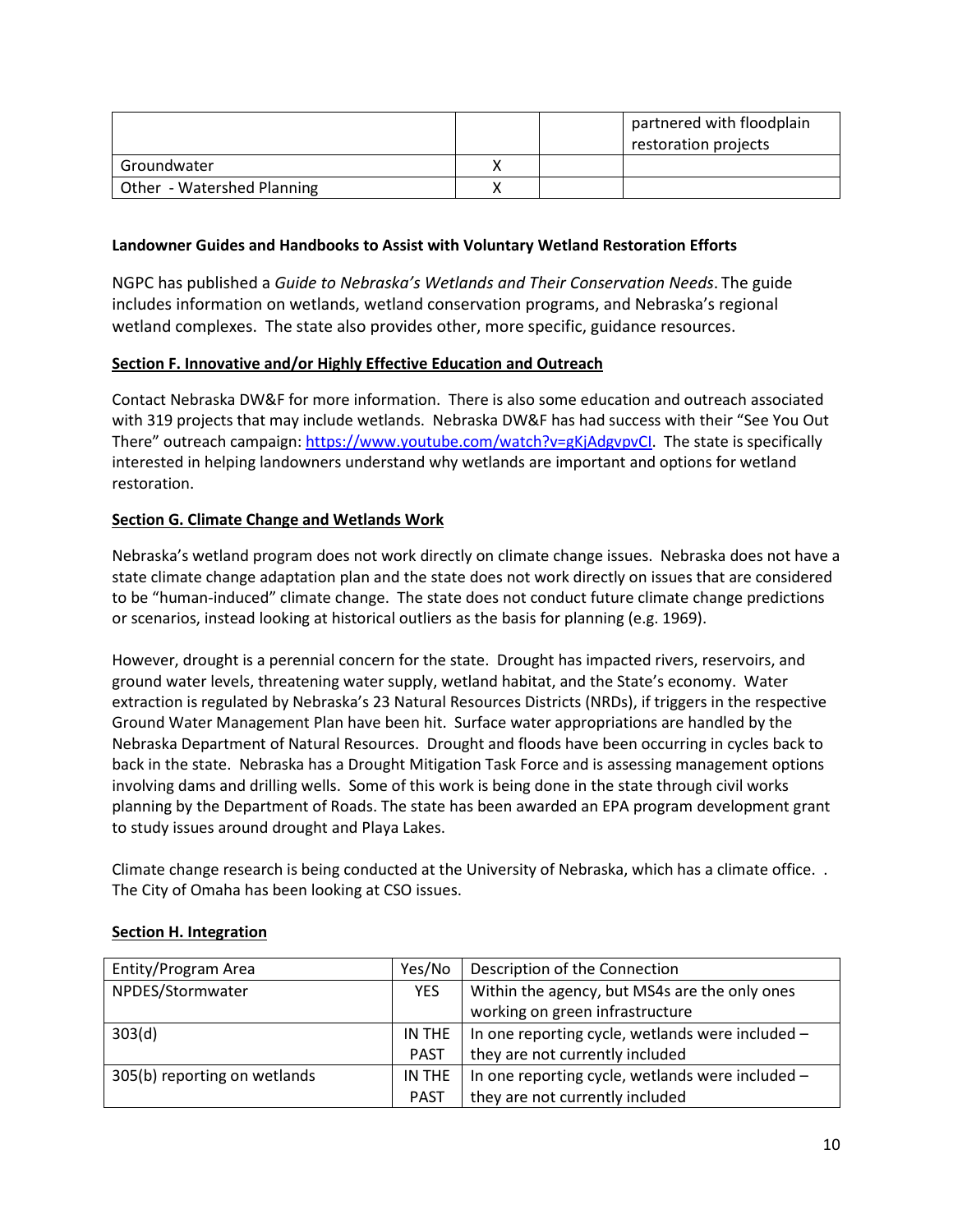| <b>Total Maximum Daily Load (TMDLs)</b> | NO.        | (Only NPS work to mitigate pollutant loads)       |
|-----------------------------------------|------------|---------------------------------------------------|
| Climate Change/ Resiliency              | NO.        |                                                   |
| Land Use / Watershed planning           | <b>YES</b> | Through the 319 program which emphasizes          |
|                                         |            | watershed approaches and involves wetland         |
|                                         |            | restoration or creation in Nebraska               |
| Flood/Hazard Mitigation                 | YES.       | The Corps has a huge effort on the Missouri River |
|                                         |            | that includes wetland work                        |
| Coastal Work                            | N/A        |                                                   |
| <b>Wildlife Action Plan</b>             | <b>YES</b> | Through Nebraska DF&W                             |
| Statewide Comprehensive Outdoor         | <b>YES</b> | Through Nebraska DF&W                             |
| <b>Recreation Plan (SCORP)</b>          |            |                                                   |
| Other (Specify)                         |            |                                                   |

## **State Wetland Program Continuum**

| <b>Continuum Stage</b>              | <b>Core Element</b><br>1: Regulation | <b>Core Element</b><br>2: Monitoring | <b>Core Element</b><br>3: Wetland | <b>Core Element</b><br>4: |
|-------------------------------------|--------------------------------------|--------------------------------------|-----------------------------------|---------------------------|
|                                     |                                      | & Assessment                         | <b>Water Quality</b>              | Voluntary                 |
|                                     |                                      |                                      | <b>Standards</b>                  | Restoration               |
| <b>High</b><br><b>Mature Stage</b>  | X                                    |                                      | X                                 | X                         |
|                                     | 401                                  |                                      |                                   |                           |
|                                     | Certification                        |                                      |                                   |                           |
|                                     | Program +                            |                                      |                                   |                           |
|                                     | Voluntary                            |                                      |                                   |                           |
|                                     | Regulatory                           |                                      |                                   |                           |
|                                     | Program                              |                                      |                                   |                           |
|                                     |                                      |                                      |                                   |                           |
| <b>Initial Implementation Stage</b> |                                      |                                      |                                   |                           |
|                                     |                                      |                                      |                                   |                           |
| <b>Development Stage</b>            |                                      | $\boldsymbol{\mathsf{X}}$            |                                   |                           |
|                                     |                                      |                                      |                                   |                           |
| <b>Early Stage</b><br>Low           |                                      |                                      |                                   |                           |

**Note:** *The state wants to emphasize that its wetland program carefully reviews proposed project designs and procedures.*

## **Section I. Contact Information**

### **Ted LaGrange**

Nebraska Game and Parks Commission PO Box 30370 Lincoln, NE 68503-0370 (402) 471-5436 [Ted.legrange@nebraska.gov](mailto:Ted.legrange@nebraska.gov)

#### **Jason Garber**

Section 401 Coordinator Nebraska Department of Environmental Quality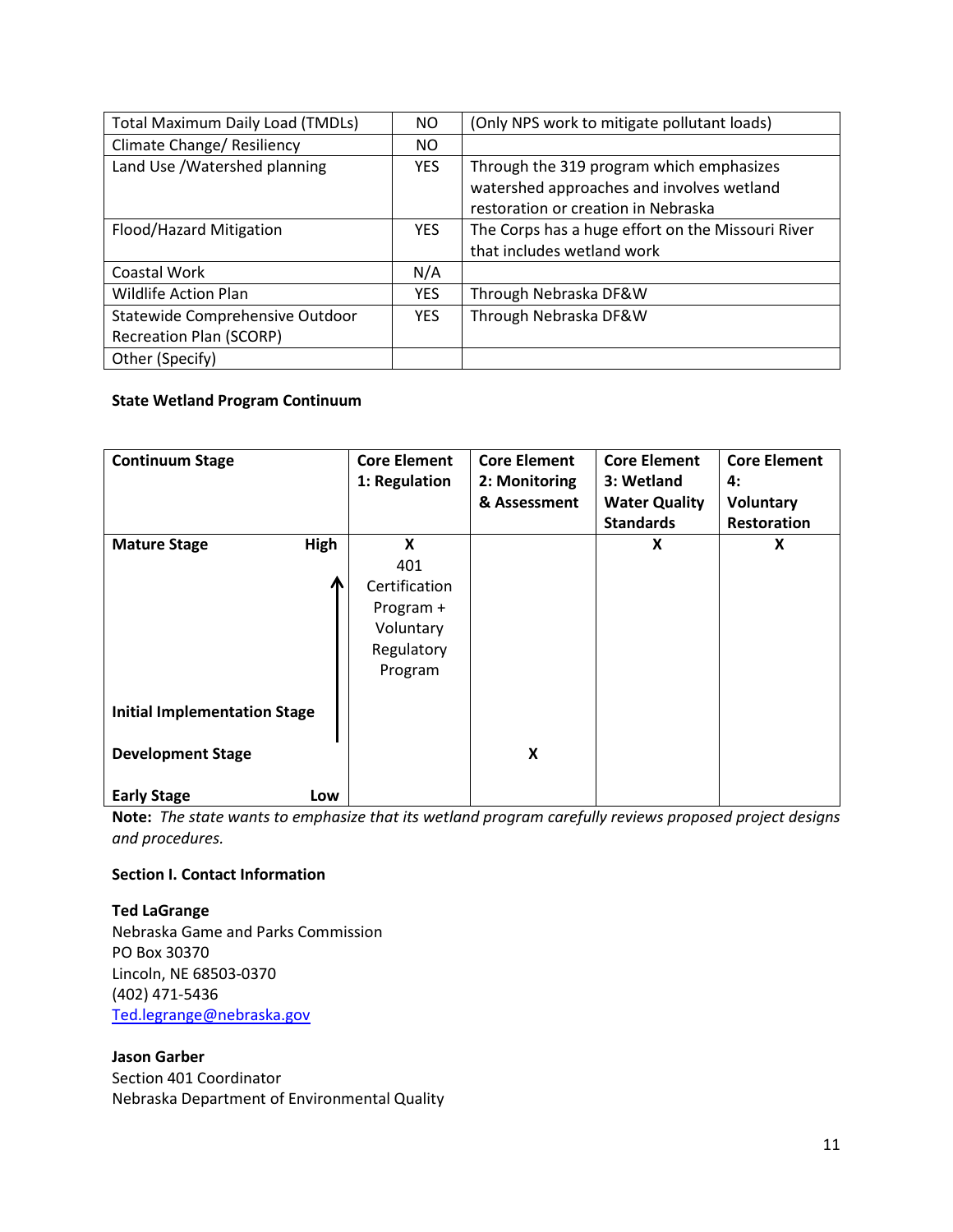PO Box 98922 Lincoln, NE68509-8922 (402) 471-2875 [Jason.garber@nebraska.gov](mailto:Jason.garber@nebraska.gov)

**John Bender** Nebraska Department of Environmental Quality PO Box 98922 Lincoln, NE68509-8922 (402) 471-4201 [John.bender@nebraska.gov](mailto:John.bender@nebraska.gov)

### **Section J. Useful Websites**

#### **State Wetland Programs**

- 1. Nebraska Game & Parks Commission
	- a) Wetlands Info

<http://www.outdoornebraska.ne.gov/wildlife/programs/wetlands/>

- i. Wetland Program Plan [http://www.outdoornebraska.ne.gov/wildlife/programs/wetlands/pdf/Wetland%20](http://www.outdoornebraska.ne.gov/wildlife/programs/wetlands/pdf/Wetland%20Program%20Plan_Nebraska_2010.pdf) [Program%20Plan\\_Nebraska\\_2010.pdf](http://www.outdoornebraska.ne.gov/wildlife/programs/wetlands/pdf/Wetland%20Program%20Plan_Nebraska_2010.pdf)
- ii. Wild Nebraska <http://outdoornebraska.ne.gov/wildlife/programs/wildnebraska/wildnebraska.asp>
- 2. Nebraska Department of Environmental Quality
	- a) Water Programs <http://www.deq.state.ne.us/NDEQProg.nsf/WaterHome.xsp>
- 3. Nebraska Department of Natural Resources
	- a) Conservation Reserve Enhancement Program <http://dnr.ne.gov/CREP/CREP.html>
	- b) Integrated Water Management <http://dnr.ne.gov/IWM/>
- 4. Nebraska Department of Roads
	- a) Wetland Mitigation Program <http://www.transportation.nebraska.gov/environment/wetlands.htm#about>

### **Federal Government Programs**

1. USDA Natural Resource Conservation Service Wetlands Reserve Program [http://www.ne.nrcs.usda.gov/programs/wrp\\_wrep.html](http://www.ne.nrcs.usda.gov/programs/wrp_wrep.html)

### **Other Organization Wetland Programs**

1. Rainwater Basin Joint Venture <http://rwbjv.org/>